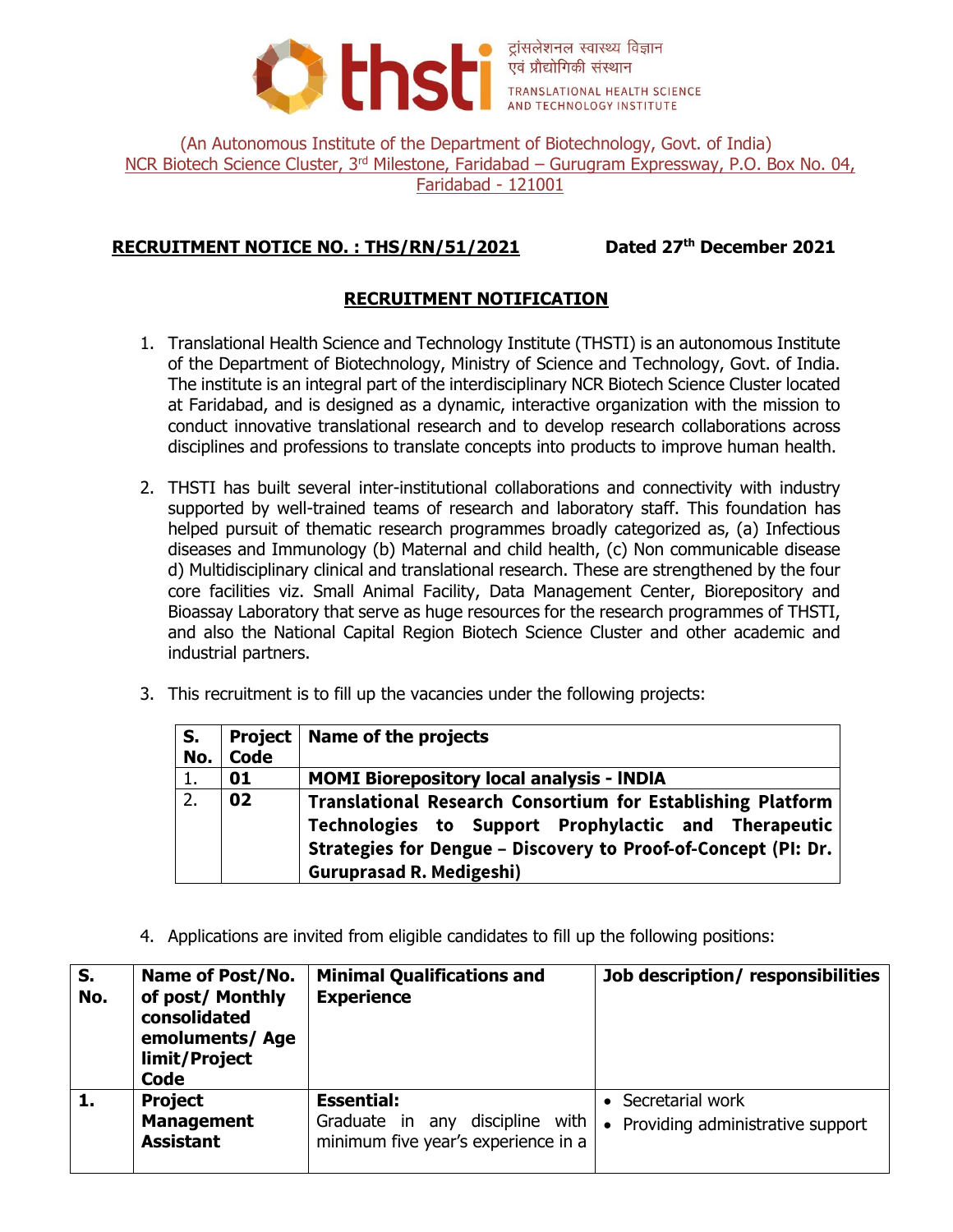|    | One                       | Govt./PSU/CAB/Corporate office of<br>large public Limited Company.              | Liaising work with<br><b>UGC</b><br>$\bullet$<br>and                                                  |
|----|---------------------------|---------------------------------------------------------------------------------|-------------------------------------------------------------------------------------------------------|
|    | Rs. 42,000/-              |                                                                                 | <b>Universities</b>                                                                                   |
|    |                           | <b>Desirable:</b> i) Graduate with Post<br>Graduate Degree or Diploma in        |                                                                                                       |
|    | 30 years                  | Personnel/Financial/Material                                                    |                                                                                                       |
|    | Project Code-01           | Management or equivalent                                                        |                                                                                                       |
|    |                           | ii) Knowledge of Govt. rules and<br>regulations and working knowledge           |                                                                                                       |
|    |                           | in computerized environment.                                                    |                                                                                                       |
| 2. | <b>Data Entry Officer</b> | Graduate degree in Computer<br>Science/IT/Computer Application or               | Receiving CRFs<br>clinical<br>from<br>operations team                                                 |
|    | One                       | relevant subject from a recognized                                              | Transcribe the clinical data                                                                          |
|    | Rs. 32,500/-              | University with three years of post-<br>qualification experience in statistical | from the case recording                                                                               |
|    | 30 years                  | programming such as STATA, R or<br>Python.                                      | forms                                                                                                 |
|    |                           |                                                                                 | • Feed the biorepository data<br>into the common database.                                            |
|    | Project Code-01           |                                                                                 | of<br>Maintain<br>accountability                                                                      |
|    |                           | Proficient in handling and analysing<br>data on excel workbooks.                | received CRF pages                                                                                    |
|    |                           |                                                                                 | Performing accurate data<br>entry into the database                                                   |
|    |                           |                                                                                 | • Performing query<br>management as per protocol<br>requirement for electronic<br>data capture system |
| 3. | <b>Messenger</b>          | High School or equivalent with three                                            | Transport of COVID/ NON COVID                                                                         |
|    |                           | years of relevant post qualification                                            | samples to and from different<br>labs at THSTI                                                        |
|    | One                       | experience in the relevant field.                                               | Preparation of supply kits for                                                                        |
|    | Rs. 21,096/-              |                                                                                 | clinical sites                                                                                        |
|    | 30 years                  |                                                                                 | Preparation of reagents<br>for<br>processing of samples in lab                                        |
|    |                           |                                                                                 | Messenger may have to submit                                                                          |
|    | Project Code -01          |                                                                                 | samples to various labs and<br>testing centers.                                                       |
|    |                           |                                                                                 | Candidate may have to involve in                                                                      |
|    |                           |                                                                                 | inventory<br>management<br>and                                                                        |
|    |                           |                                                                                 | carrying supplies to various<br>clinical sites from THSTI office.                                     |
| 4. | <b>Lab Technician</b>     | <b>B.Sc-MLT</b><br>from                                                         |                                                                                                       |
|    |                           | recognized<br>a<br>University with at least one year of                         | • Sample collection, processing<br>and storage.                                                       |
|    | <b>One</b>                | post qualification experience.                                                  | • Performing<br>molecular<br>and                                                                      |
|    |                           | Candidates with prior experience in                                             | serological assays                                                                                    |
|    | Rs. 30,000/-              | ELISA, PCR, RT-PCR, nucleic acid<br>isolation will be preferred.                | Data entry, analysis and report<br>generation                                                         |
|    | 35 years                  |                                                                                 | Managing inventories                                                                                  |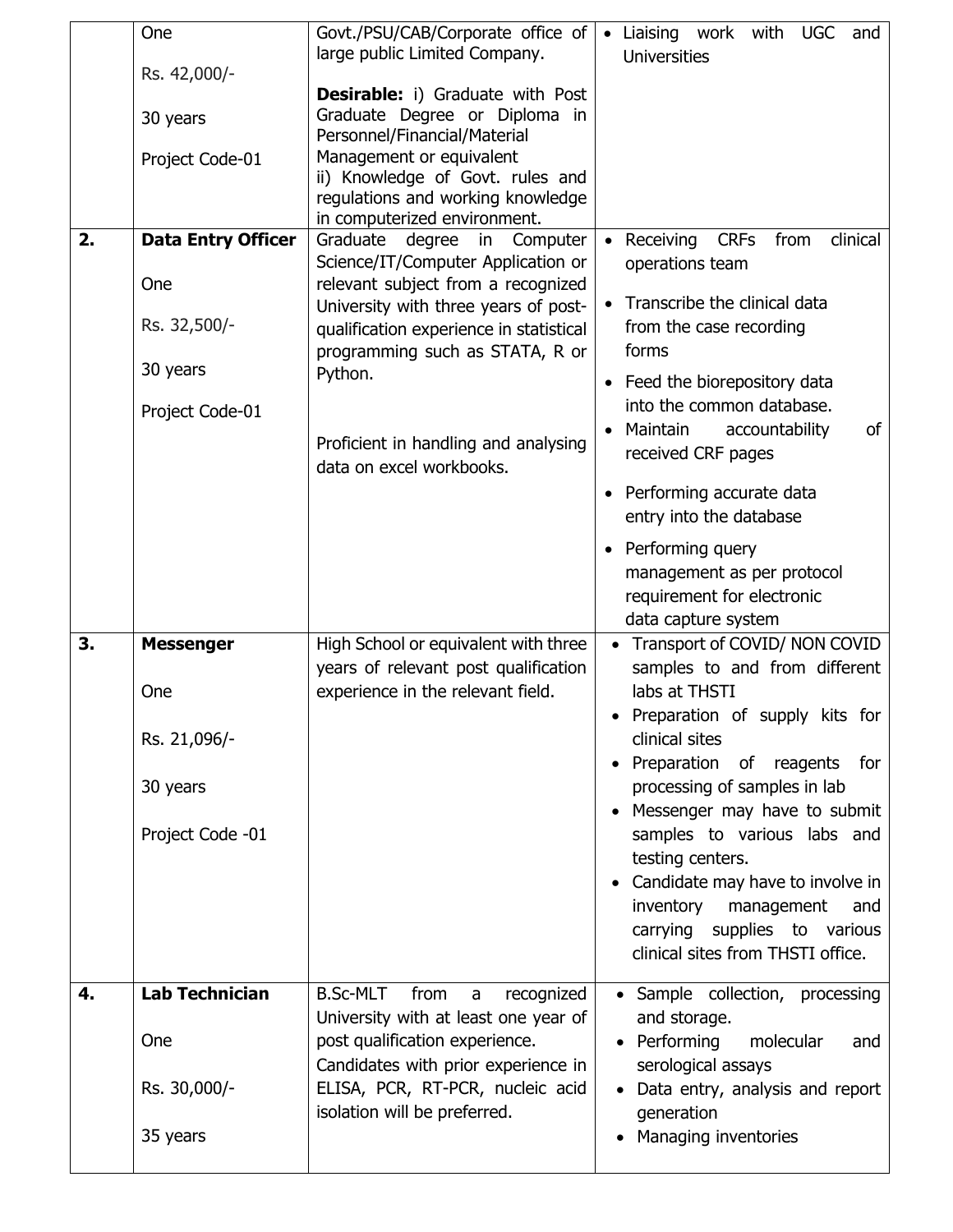| Project Code -02 |                                                                                               |  |
|------------------|-----------------------------------------------------------------------------------------------|--|
|                  | $\triangleright$ Last date for receipt of online application : 13 <sup>th</sup> January 2022. |  |

The applications will be scrutinised/shortlisted and processed for further selection.

## **GENERAL TERMS & CONDITIONS:**

- These are short-term positions and extension will be granted subject to satisfactory performance of the incumbents and tenure of the project for which they are selected. Those appointed to these positions will not have any claim for regularization of their employment.
- All educational, professional and technical qualification should be from a recognized Board/University.
- The experience requirement specified above shall be the experience acquired after obtaining the minimum educational qualifications specified for the post.
- Closing date of online application will be the **CRUCIAL DATE** for determining eligibility with regard to age, essential qualification etc.
- The age limit, qualification, experience and other requirements may be relaxed at the discretion of the competent authority, in case of candidates who are otherwise suitable. In case candidates are not found suitable for the posts notified, they can be offered lower post / lower emoluments on the recommendation of the Selection Committee.
- Age and other relaxations for direct recruits and departmental candidates: 1. By five years for candidates belonging to SC/ST communities. 2. By three years for candidates belonging to OBC communities. 3. For Persons with Benchmark Disabilities (PwBD) falling under the following categories : (i) UR - ten years, ii) OBC - 13 years (iii) SC/ST - 15 4. Age is relaxable for Central Government servants up to five years in accordance with the instructions or orders issued by the Central Government, from time-to-time. 5. There is no upper age limit for the Institute employees who are treated as departmental candidates.
- All results will be published on our website and all future communications will be only through email
- h) In case a large number of applications are received, screening will be done to limit the number of candidates to those possessing higher/relevant qualification and experience.
- The no. of vacancies indicated above may change subjected to the actual requirement at the time of Written test/interview.
- With regard to any provisions not covered in this notification, the bye laws of THSTI / Govt. of India rules / guidelines shall prevail.
- Canvassing in any form will be a disqualification.

### **HOW TO APPLY:**

- 1. **Documents to be kept handy before filling up the online application:** (all the documents except (i) should be in pdf format) :
	- i) A soft copy of your passport size photo and signature. (jpeg/jpg/png format)
	- ii) A comprehensive CV containing details of qualification, positions held, professional experience / distinctions etc.